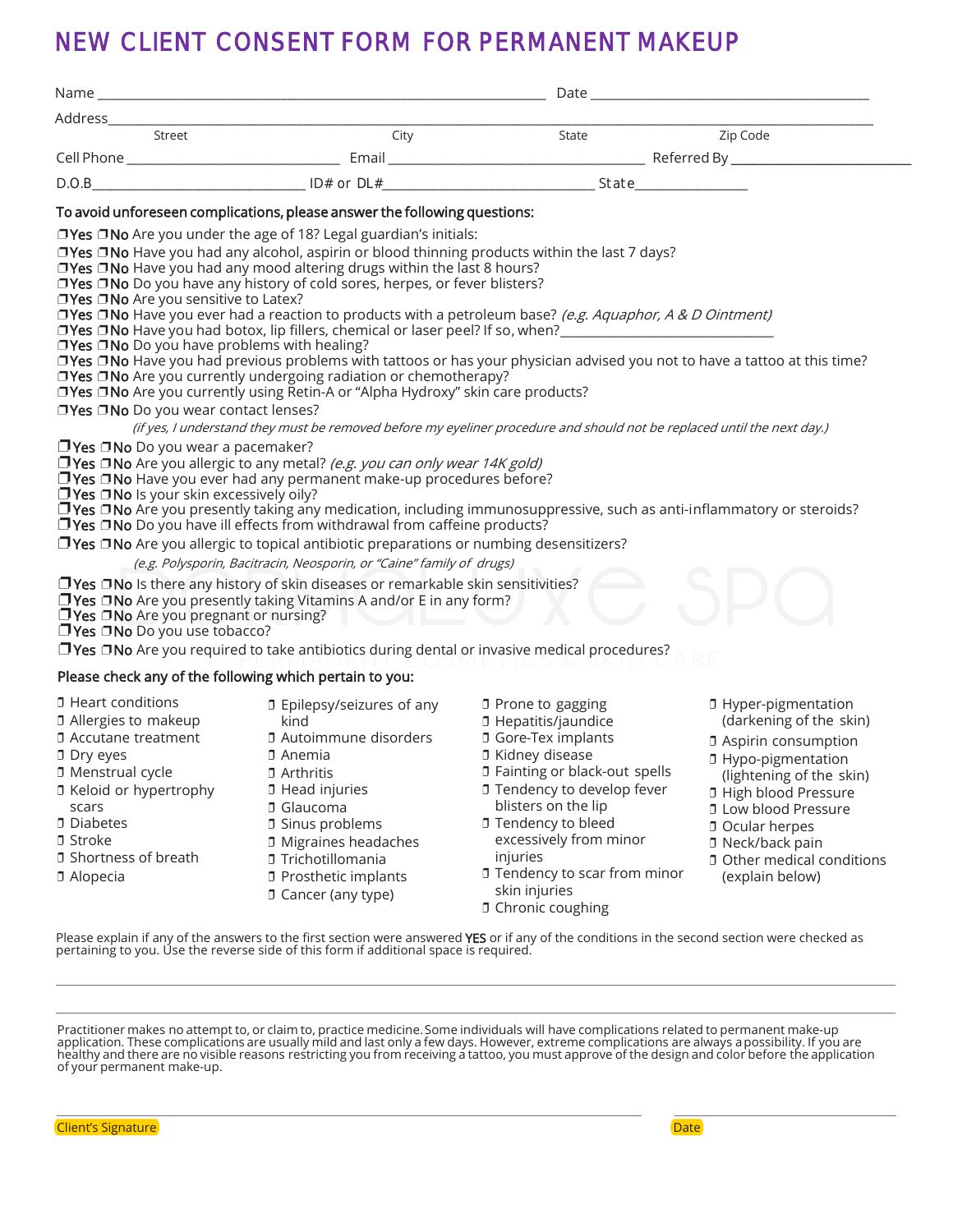## INFORMED CONSENT FOR PERMANENT MAKEUP

The nature and method of the proposed Permanent Make-up (tattoo) procedure has been explained to me as have the usual risks inherent in the procedure and the possibility of complications during and following its performance. I understand there may be a certain amount of discomfort or pain associated with the procedure and that other adverse side effects may include minor and temporary bleeding, bruising, redness or other discoloration and swelling; fever blisters may occur on the lips following lip procedures in individuals prone to this problem. Fading or loss of pigment may occur. Secondary infection in the area of the procedure may occur, however, if properly cared for, is rare.

I, we can all a support the full opportunity to ask any and all and the full opportunity to ask any and all questions which I might have about obtaining of any permanent cosmetic procedures at Dermaluxe Spa. I also acknowledge that all of my questions have been answered to my full and total satisfaction. I specifically acknowledge that I have been advised of the fact and matters set below, and I agree asfollows:

- I acknowledge that it is not reasonably possible to determine whether I might have an allergic reaction to any of the pigments, dyes, topical preparations, or processes used in the procedure; and I agree to accept the risk that such a reaction is possible. I have informed the practitioner of any existing problems.  $\frac{1}{\text{(initial)}}$
- I acknowledge that complications are always possible as a result of the permanent make-up procedure, particularly in the event that postprocedural (after care) instructions are not followed. \_\_\_\_\_\_\_\_\_\_\_\_\_(initial)
- I acknowledge that hyper-pigmentation (darkening of the skin), hypo-pigmentation (the absence of color in the skin), or scarring is a possibility as a result of my body's reaction to the skin being broken during this procedure. I realize that my body in unique and the practitioner or any of the practitioners associates cannot predict how my skin may react as a result of the procedure. \_
- I acknowledge that the procedure will result in a permanent change to my appearance and that no representations have been made to me as to the ability to later change or remove the result.  $\Box$  (initial)
- I understand that future laser treatments or other skin altering procedures, such as plastic surgery, implants, and/or injections may alter and degrade my permanent make-up. I further understand that such changes are not the fault of the practitioner and/or any of the practitioners associates. I further understand that such changes in my appearance may not be correctable through further Permanent Makeup procedures. **The set of the set of the set of the set of the set of the set of the set of the set of the set o**
- I am aware that cosmetic tattooing is not an exact science, and I acknowledge that no guarantees have been made to me as to the results of the procedure. **Example 20** (initial)
- I authorize the practitioner and/or any of the practitioners associates to obtain per-procedural and post-procedural photographs, and give them permission to use such photographs for publication and/or teaching purposes as they choose. \_\_\_\_\_\_\_\_\_\_\_\_\_(initial)
- For the purposes of education or assistance, I consent to the admittance of authorized observers to the procedure(s). \_\_\_\_\_\_\_\_\_\_\_\_\_\_\_(initial)
- I acknowledge that the obtaining of Permanent Make-up procedure(s) is by my choice alone, and I consent to the application of the procedure and to its attendant risks, and to any actions or conduct of the practitioner and/or any of the practitioners associates reasonably necessary to perform the procedure(s). \_\_\_\_\_\_\_\_\_\_\_\_\_(initial)
- I have had the patch test procedure explained to me. I do/I do not *(circle your choice)* choose to have the patch test. The choice releases the practitioner and/or any or the practitioners associates from any liability related to any allergic or other reaction to applied pigments.  $(i$ nitial)
- I am aware that the Herpes Simples 1 and the Papilloma Viruses may manifest with the lip procedure due to trauma to the lip tissue. Herpes Simples 1 Virus is normally treated with anti-viral medications, some of which are available by prescription only. \_\_\_\_\_\_\_\_\_\_\_\_\_\_\_(initial)